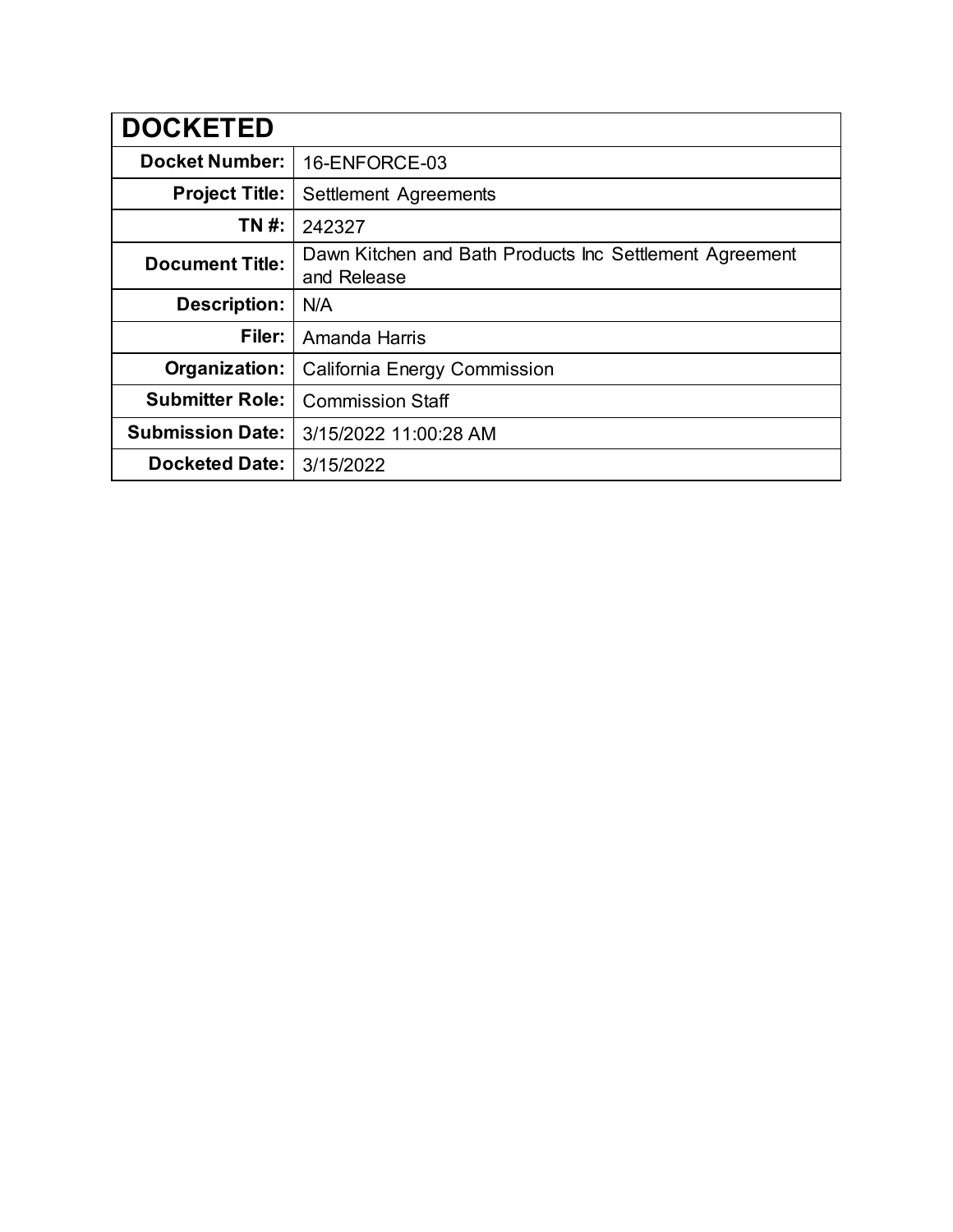SETTLEMENT AGREEMENT AND RELEASE CALIFORNIA ENERGY COMMISSION and DAWN KITCHEN AND BATH PRODUCTS, INC. Page 1 OF 6

# **SETTLEMENT AGREEMENT AND RELEASE**

This Settlement Agreement and Release (Agreement) is entered into between the California Energy Commission (CEC), with its principal office at 715 P Street, Sacramento, California 95814, and Dawn Kitchen and Bath Products, Inc. (Dawn), with a place of business at 27688 Industrial Boulevard, Hayward, California 94545 collectively referred to as the Parties.

## **I. RECITALS**

(1) CEC's Appliance Efficiency Regulations at California Code of Regulations, Title 20, Article 4, sections [1](#page-1-0)601-1609 (Appliance Efficiency Regulations),<sup>1</sup> set forth the requirements to sell or offer for sale regulated appliances in California. The pertinent requirements include:

- Testing: The appliance is tested as required in section 1603, using the applicable test method set forth in section 1604.
- Efficiency: The appliance meets the required efficiency standards set forth in sections 1605.2 or 1605.3.
- Marking: The appliance is correctly marked and labeled as required under section 1607.
- Certification: The appliance is certified to CEC and appears in CEC's most recent Modernized Appliance Efficiency Database System (MAEDbS) as required under section 1606.

(2) CEC's enforcement authority includes the removal of non-complying appliances from MAEDbS, as set forth in section 1608, and the issuance of administrative civil penalties under section 1609.

(3) Dawn manufactures and sells several models of plumbing fittings that it sells or offers for sale in California, either directly or through retailers or distributors.

(4) Dawn plumbing fittings are subject to the testing, efficiency, marking, and certification requirements for this appliance class as described in paragraph I(1) above.

(5) From July 2015 to September 2021, Dawn sold or offered for sale through retailers or distributors lavatory faucets, kitchen faucets, and showerheads in California, that were not listed in MAEDbS as required in section 1606 and were not marked as required in section 1607.

(6) Based on the above Recitals, CEC, through adjudication, could impose penalties for each violation alleged, obtain injunctive relief to prohibit Dawn from continuing to sell or offer for sale, noncompliant plumbing fittings in California, and take any other enforcement action as allowed by law.

<span id="page-1-0"></span><sup>&</sup>lt;sup>1</sup> All references are to California Code of Regulations, Title 20, Article 4, unless otherwise specified.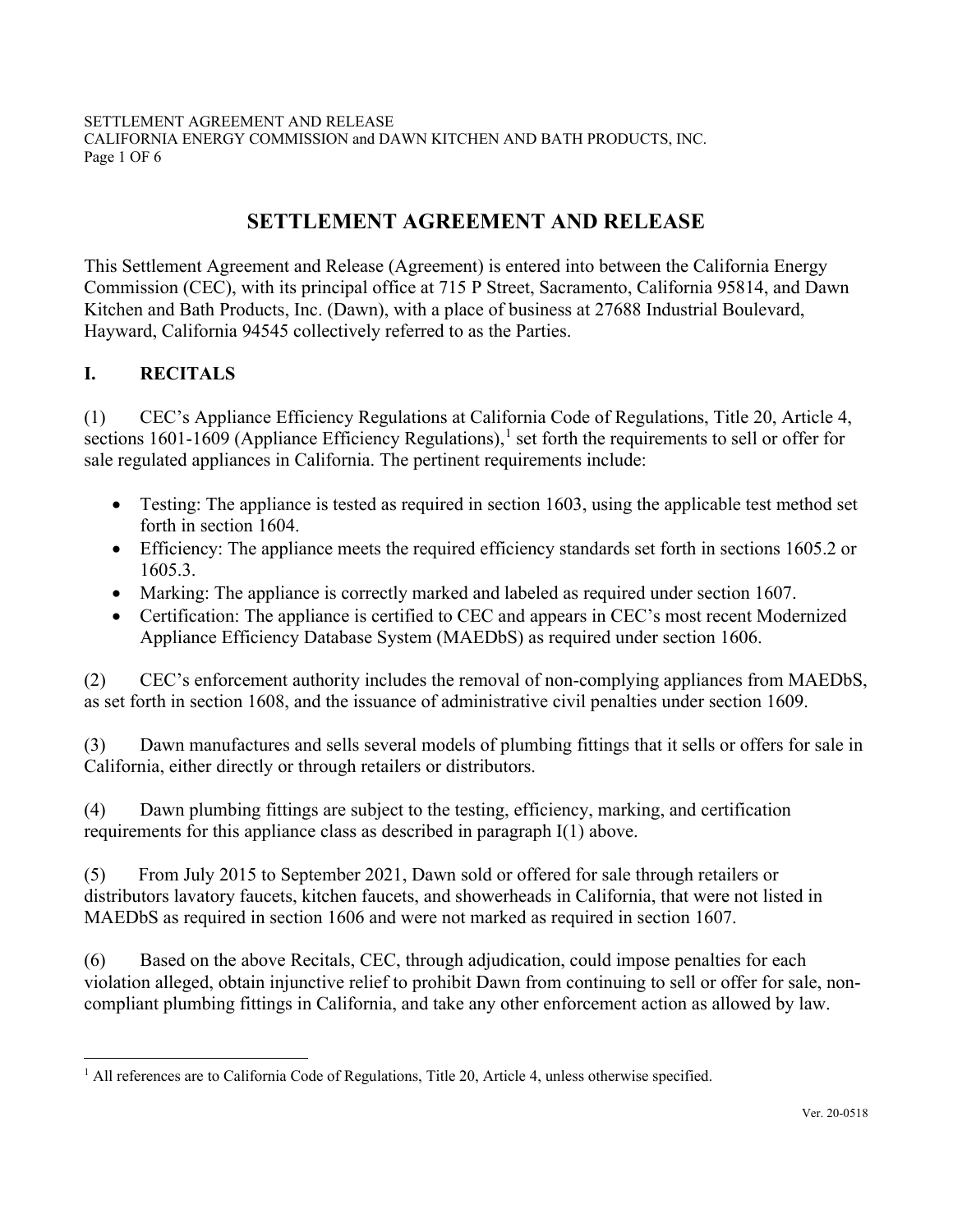### SETTLEMENT AGREEMENT AND RELEASE

CALIFORNIA ENERGY COMMISSION and DAWN KITCHEN AND BATH PRODUCTS, INC. Page 2 OF 6

(7) Section 1609(b)(3) and California Public Resources Code section 25402.11(a)(2) identify the following factors CEC shall consider when determining the amount of an administrative civil penalty:

- The nature and seriousness of the violation.
- The persistence of the violation, meaning a responsible person's history of past violations of the Appliance Efficiency Regulations over the previous seven years.
- The number of violations arising from the course of conduct that is subject of the enforcement proceeding.
- The length of time over which the violation occurred.
- The willfulness of the persons responsible for the violation.
- The harm to consumers and to the state that resulted from the amount of energy wasted due to the violation.
- The number of persons responsible for the violation.
- The efforts of the persons responsible for the violation to correct the violation prior to initiation of an enforcement action by CEC.
- The cooperation, by the persons responsible for the violation, with CEC during its investigation.
- The assets, liabilities, and net worth of the persons responsible for the violation. This information will be considered to reduce the administrative civil penalty amount, should a responsible person or persons elect to provide asset, liability, and net worth documentation to the Executive Director to demonstrate that a reduction in a penalty amount is necessary to avoid an undue burden.

(8) Penalties must be set at levels sufficient to deter violations. In developing this Agreement CEC considered the facts of the case and applied the above factors to determine an appropriate settlement. Further, in this case Dawn cooperated with CEC in the investigation by promptly testing, certifying, and marking the units; notifying retailers and removing the non-compliant units from the California market; and by providing to CEC sales data of non-compliant units. The efforts by Dawn saved CEC time and resources in investigating the violations and minimized the impacts on the competitive business environment in California, from the non-compliant units.

(9) Dawn is willing to enter into this Agreement solely for the purpose of settlement and resolution of this matter with CEC. CEC accepts this Agreement in termination of this matter. Accordingly, the Parties agree to resolve this matter completely by means of this Agreement, without the need for adjudication.

## **II. TERMS AND RELEASE**

In consideration of the Recitals listed above which are incorporated into this section by reference, and the mutual agreements set forth below, CEC and Dawn agree as follows: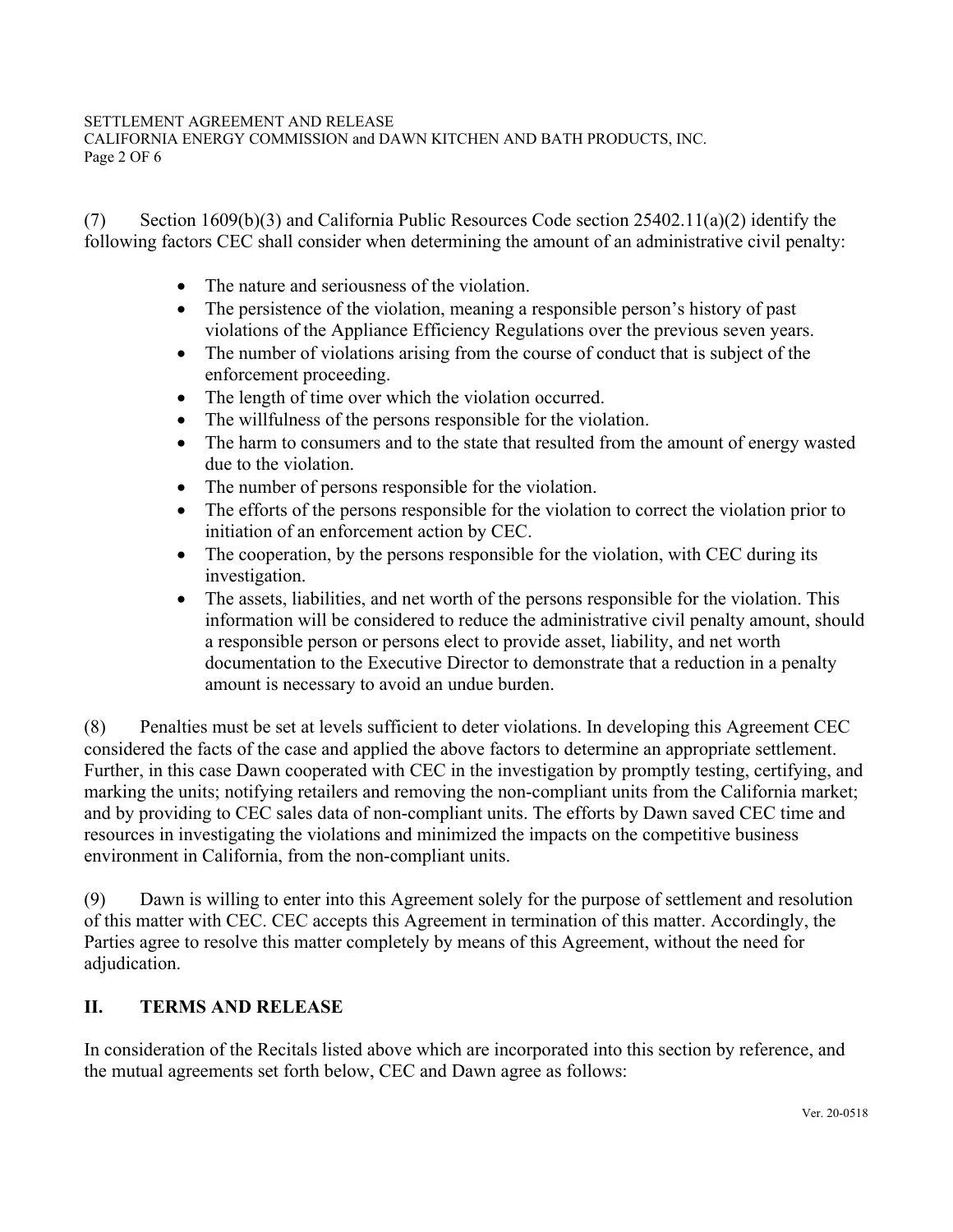#### SETTLEMENT AGREEMENT AND RELEASE

CALIFORNIA ENERGY COMMISSION and DAWN KITCHEN AND BATH PRODUCTS, INC. Page 3 OF 6

(1) This Agreement covers the following Dawn pluming fittings models:

| ixiwiivii 1 auveis. |             |             |                  |              |
|---------------------|-------------|-------------|------------------|--------------|
| AB50 3787MAG        | AB50 3262BN | AB50 3707C  | AB27 3602BN      | AB50 3732C   |
| AB50 3787MB         | AB50 3262MB | AB50 3703C  | AB27 3602C       | AB50 3732BN  |
| AB50 3787BN         | AB50 3715BN | AB50 3702BN | AB08 3157BN      | AB50 3262MAG |
| AB50 3787C          | AB50 3715C  | AB50 3702C  | AB08 3157C       | AB50 3262C   |
| AB50 3778MAG        | AB50 3714BN | AB50 3670BN | <b>AB 3156BN</b> | AB50 3709C   |
| AB50 3778MB         | AB50 3714C  | AB50 3670C  | AB08 3156C       | AB50 3708BN  |
| AB50 3778BN         | AB75 3383BN | AB50 3364BN | AB08 3155BN      | AB50 3708C   |
| AB50 3778C          | AB75 3383C  | AB50 3364C  | AB08 3155C       | AB50 3707BN  |
| AB50 3777MAG        | AB53 3498BN | AB50 3316BN | AB08 3152BN      | AB50 3079BN  |
| AB50 3777MB         | AB53 3498C  | AB50 3316C  | AB08 3152C       | AB50 3079C   |
| AB50 3777C          | AB50 3729BN | AB50 3351BN | AB06 3296C       | AB33 3241BN  |
| AB50 3777BN         | AB50 3729C  | AB50 3351C  | AB06 3292DBR     | AB33 3241C   |
| AB50 3776MAG        | AB50 3712BN | AB50 3178C  | AB06 3292BN      | AB04 3276BN  |
| AB50 3776C          | AB50 3712C  | AB50 3091BN | AB06 3292C       | AB04 3276C   |
| AB50 3776BN         | AB50 3711BN | AB50 3091C  | AB04 3277        | AB30 3788BN  |
| AB50 3776MB         | AB50 3711C  | AB50 3084BN | AB04 3277BN      | AB30 3788C   |
| AB50 3732MB         | AB50 3709BN | AB50 3084C  | AB04 3277C       |              |

## Kitchen Faucets:

## Showerheads:

| RSS0510800-8 | RSS0930100-8        | HSS0560400-7 | R37060402    | HSS0590600-8 |
|--------------|---------------------|--------------|--------------|--------------|
| RSS0510600-8 | SHM090400           | HSS0560100-7 | HSS0590100-8 | R37060602    |
| RSS0510400-8 | SHM080100           | SHM090100    | R37060102    | HSS0590400-8 |
| R38060402    | <b>SH2770500DBR</b> | SH0200400    | HS0060102    | HS0460402    |
| R38060602    | HSD010402           | SH0200100    | HS0020402    | HS0460102    |
| R38060802    | HSG010402           | SH0170400    | HS0020102    | HS0060402    |
| RSS0510100-8 | HSG010102           | SH0170100    | SH0060400    | SH0080100    |
| R38060102    | HSD010102           | SH0110400    | HS0620402    | SH0070400    |
| HSS0590800-8 | HS0710402           | SH0110100    | HS0620102    | SH0070100    |
| R37060802    | HS0710102           | SH0080400    |              |              |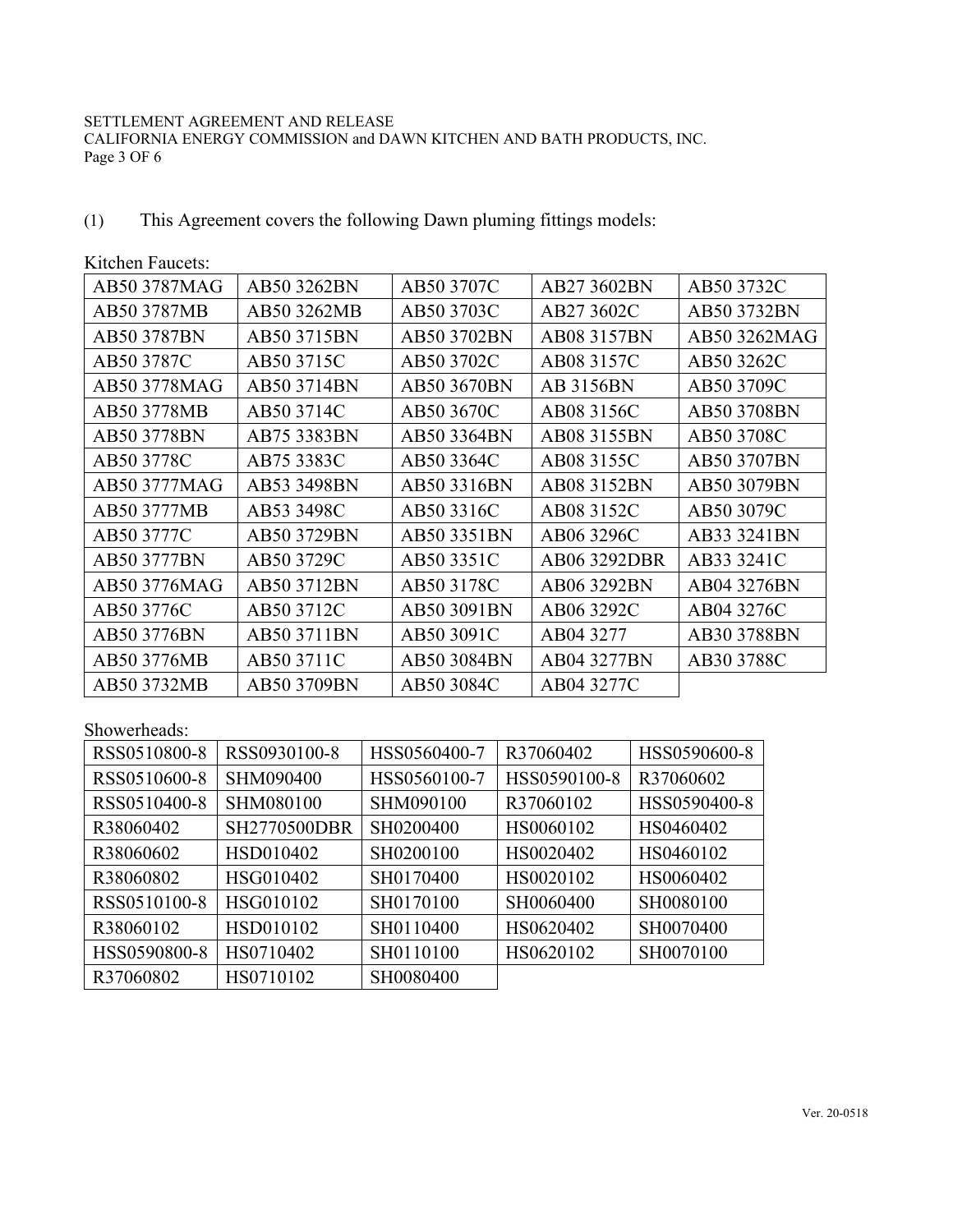SETTLEMENT AGREEMENT AND RELEASE CALIFORNIA ENERGY COMMISSION and DAWN KITCHEN AND BATH PRODUCTS, INC. Page 4 OF 6

| AB78 1158C  | AB37 1565BN  | AB41 1475CPW | AB75 1368C  | AB67 1540BN |
|-------------|--------------|--------------|-------------|-------------|
| AB78 1158BN | AB37 1565C   | AB37 1565CPW | AB75 1368BN | AB67 1540C  |
| AB78 1158MB | AB41 1472CPW | AB27 1600CPW | AB16 1035C  | AB53 1495BN |
| AB37 1566C  | AB67 1809BN  | AB27 1600BN  | AB16 1035BN | AB12 1018BN |
| AB781158C   | AB67 1809C   | AB27 1600C   | AB03 1035C  | AB53 1498BN |
| AB03 1035BN | AB13 1018C   | AB13 1018BN  | AB53 1498C  | AB53 1495C  |
| AB12 1018C  |              |              |             |             |

Lavatory Faucets:

(2) For selling or offering for sale in California, plumbing fittings identified in paragraph I(5), whose model number are identified in paragraph II(1) that were not certified to MAEDbS as required by section 1606, and were not marked per section 1607, and, in consideration of the factors listed in paragraph  $I(7)$  and  $I(8)$  above,

Dawn shall pay as an administrative civil penalty the total sum of \$19,700.00. Payment shall be made by check payable to the California Energy Commission, in six monthly payments of \$3,283.33 each, as shown below:

| <b>Payment</b><br><b>Number</b> | <b>Due Date</b> | <b>Amount</b> |
|---------------------------------|-----------------|---------------|
|                                 | March 1, 2022   | \$3,283.35    |
| $\mathcal{D}$                   | April 1, 2022   | \$3,283.33    |
| 3                               | May 1, 2022     | \$3,283.33    |
|                                 | June 1, 2022    | \$3,283.33    |
| $\overline{\mathcal{L}}$        | July 1, 2022    | \$3,283.33    |
|                                 | August 1, 2022  | \$3,283.33    |

Payment shall be made by the applicable due date, and sent with the corresponding remittance statement to the following address:

> California Energy Commission Accounting Office, MS-2 715 P Street Sacramento, California 95814-5512

Effect of untimely payment: If any payment is more than 15 days late, the entire remaining balance becomes immediately due and payable. In addition, if CEC takes action to enforce this Agreement,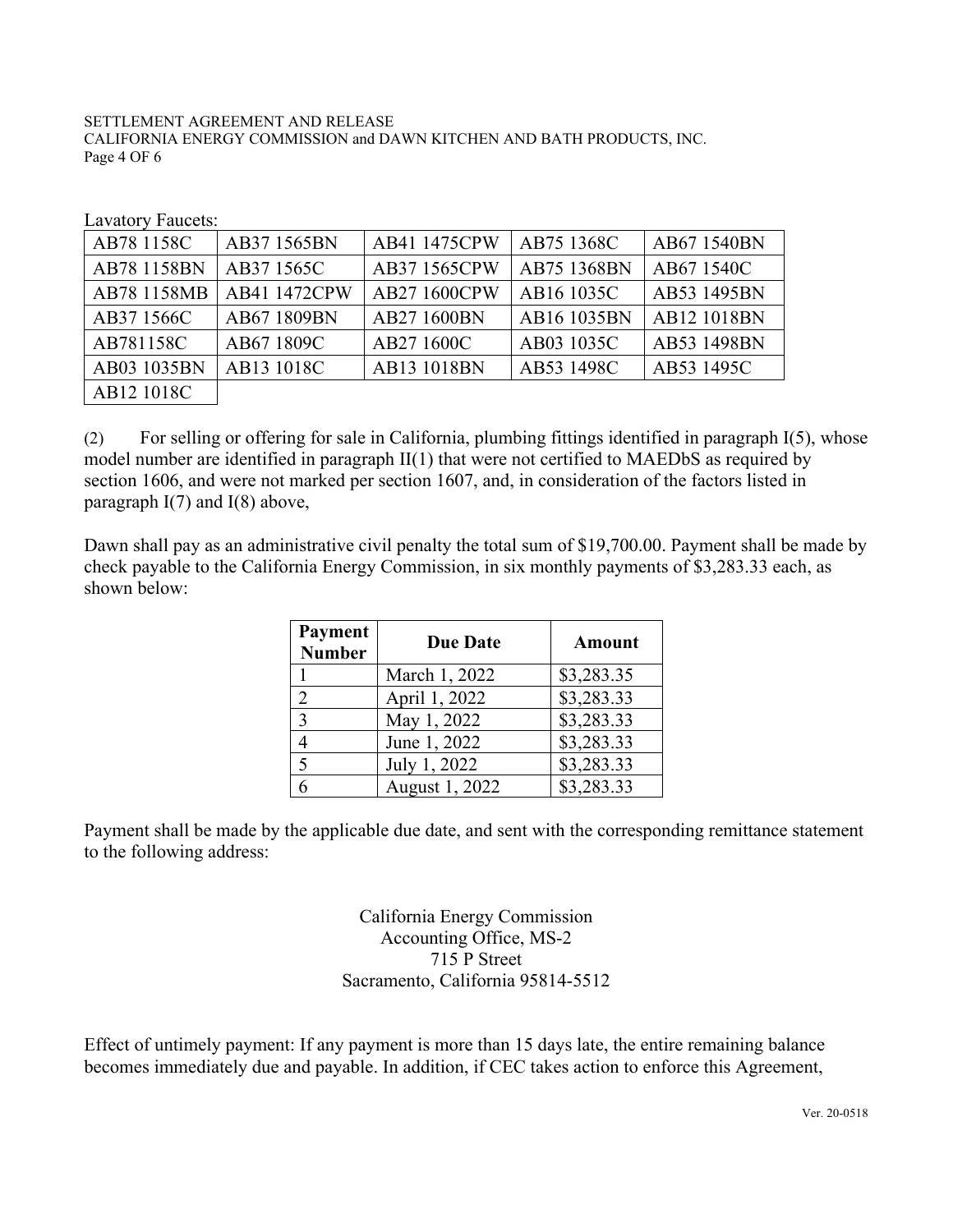### SETTLEMENT AGREEMENT AND RELEASE

CALIFORNIA ENERGY COMMISSION and DAWN KITCHEN AND BATH PRODUCTS, INC. Page 5 OF 6

Dawn shall pay all costs of investigating and prosecuting the action, including expert fees, reasonable attorney's fees, and costs.

It is agreed that if Dawn, including its subsidiary or parent company, at any time becomes insolvent, or makes an assignment for the benefit of creditors or similar action adversely involving Dawn, its subsidiary, or parent company, or a proceeding or petition under any bankruptcy, reorganization, arrangement of debt, insolvency, readjustment of debt, or receivership law or statute is filed by or against Dawn, its subsidiary, or parent company, or a trustee in bankruptcy, custodian, receiver or agent is appointed or authorized to take charge of any of Dawn's, its subsidiary's, or parent company's properties, or if any deposit account or other property of Dawn's, its subsidiary, or parent company be attempted to be obtained or held by writ of execution, garnishment, attachment, condemnation, levy, forfeiture or other legal process, or Dawn, its subsidiary, or parent company takes any action to authorize any of the foregoing, the entire remaining balance becomes immediately due and payable without notice or demand.

(3) Dawn also agrees to take each of the following actions for any and all regulated appliance it will sell or offer for sale in California:

- a. Test all basic models, utilizing the applicable test method, to ensure conformance with the Appliance Efficiency Regulations.
- b. Certify all basic models in MAEDbS, and ensure listings are kept current and up to date.
- c. Add the required marking to the unit.

(4) This Agreement shall apply to and be binding upon Dawn and its principals, officers, directors, receivers, trustees, employees, successors and assignees, subsidiary and parent corporations, and upon CEC and any successor agency that may have responsibility for and jurisdiction over the subject matter of this Agreement.

(5) In consideration of the payment specified above, CEC hereby releases Dawn and its parent corporation, principals, directors, officers, agents, employees, shareholders, subsidiaries, predecessors, and successors from any and all claims for violations of section 1608 (efficiency, marking, certification), relating to the time frame and appliances identified in paragraph I(5), whose model numbers are identified in paragraph II(1).

(6) This Agreement constitutes the entire agreement and understanding between CEC and Dawn concerning the claims and settlement in this Agreement, and this Agreement fully supersedes and replaces any and all prior negotiations and agreement of any kind or nature, whether written or oral, between CEC and Dawn concerning these claims.

(7) No agreement to modify, amend, extend, supersede, terminate, or discharge this Agreement, or